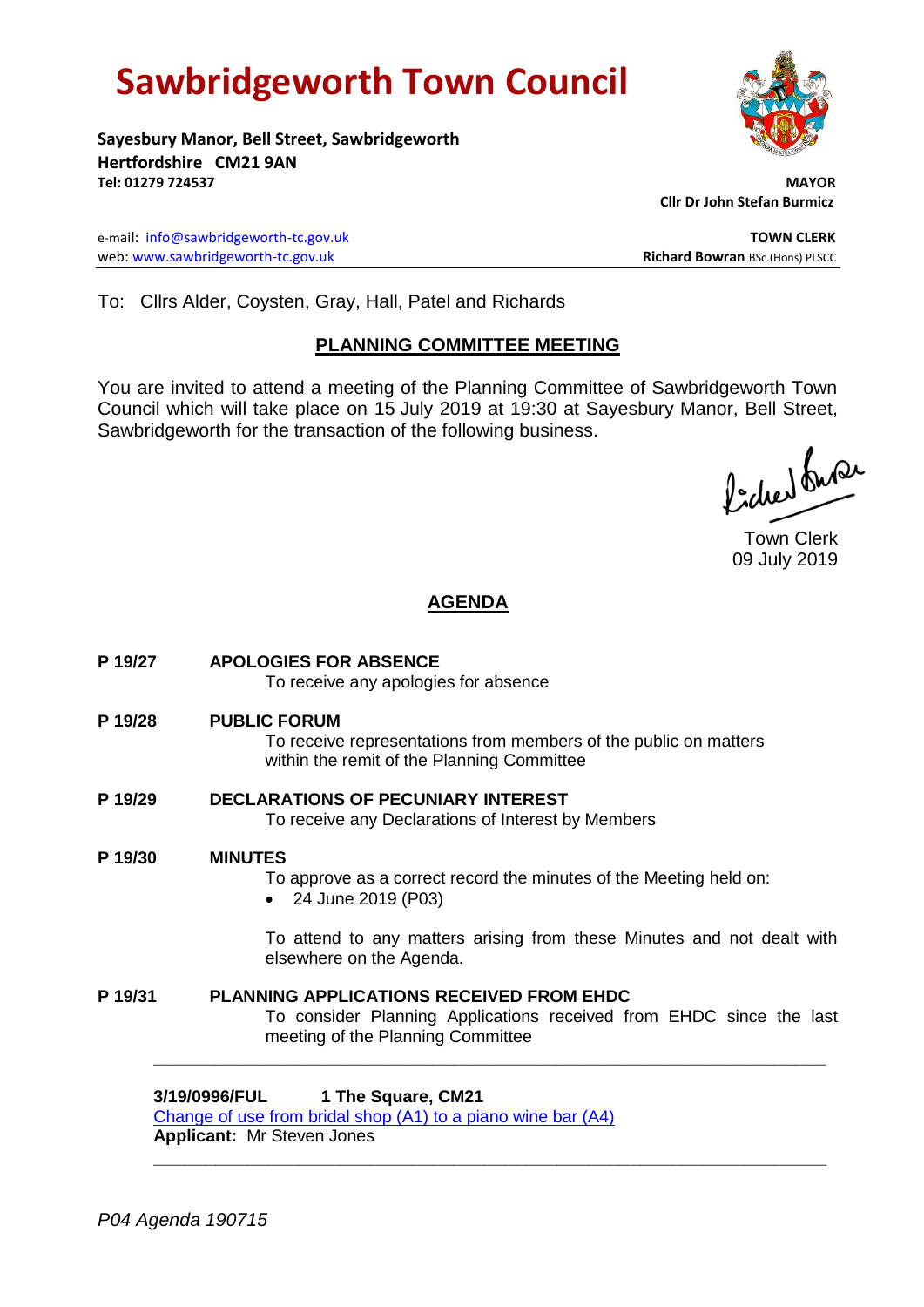## **3/19/1031/FUL Primrose Cottage, High Wych Road, CM21 0HH**

**\_\_\_\_\_\_\_\_\_\_\_\_\_\_\_\_\_\_\_\_\_\_\_\_\_\_\_\_\_\_\_\_\_\_\_\_\_\_\_\_\_\_\_\_\_\_\_\_\_\_\_\_\_\_\_\_\_\_\_\_\_\_\_\_\_**

**\_\_\_\_\_\_\_\_\_\_\_\_\_\_\_\_\_\_\_\_\_\_\_\_\_\_\_\_\_\_\_\_\_\_\_\_\_\_\_\_\_\_\_\_\_\_\_\_\_\_\_\_\_\_\_\_\_\_\_\_\_\_\_\_\_**

**\_\_\_\_\_\_\_\_\_\_\_\_\_\_\_\_\_\_\_\_\_\_\_\_\_\_\_\_\_\_\_\_\_\_\_\_\_\_\_\_\_\_\_\_\_\_\_\_\_\_\_\_\_\_\_\_\_\_\_\_\_\_\_\_\_**

**\_\_\_\_\_\_\_\_\_\_\_\_\_\_\_\_\_\_\_\_\_\_\_\_\_\_\_\_\_\_\_\_\_\_\_\_\_\_\_\_\_\_\_\_\_\_\_\_\_\_\_\_\_\_\_\_\_\_\_\_\_\_\_\_\_**

**\_\_\_\_\_\_\_\_\_\_\_\_\_\_\_\_\_\_\_\_\_\_\_\_\_\_\_\_\_\_\_\_\_\_\_\_\_\_\_\_\_\_\_\_\_\_\_\_\_\_\_\_\_\_\_\_\_\_\_\_\_\_\_\_\_**

[Change use of house to a large HMO \(over 6 households\)](https://publicaccess.eastherts.gov.uk/online-applications/applicationDetails.do?activeTab=documents&keyVal=PRNAN1GLJDX00) **Applicant:** Mrs Sylvia Ashley

# **3/19/1198/HH 27A Church Walk, CM21 9BJ**

[Single storey rear extension](https://publicaccess.eastherts.gov.uk/online-applications/applicationDetails.do?activeTab=documents&keyVal=PSPVI9GLJOR00) **Applicant:** Mr Gould

#### **3/19/1200/FUL 31-33 Bell Street, CM21 9AR** [Convert ground floor shop into 3 self-contained flats](https://publicaccess.eastherts.gov.uk/online-applications/applicationDetails.do?activeTab=documents&keyVal=PSQ6LDGLJOW00)

**Applicant:** Mr Patel

## **3/19/1201/LBC 31-33 Bell Street, CM21 9AR**

[Convert ground floor shop into 3 self-contained flats](https://publicaccess.eastherts.gov.uk/online-applications/applicationDetails.do?activeTab=documents&keyVal=PSQ6LLGLJOX00) **Applicant:** Mr Patel

## **3/19/1212/HH 33 Vantorts Road, CM21 9NB**

[Demolition of conservatory. Raising and alterations to roof to create first floor and first](https://publicaccess.eastherts.gov.uk/online-applications/applicationDetails.do?activeTab=documents&keyVal=PSRQ6SGLJPT00)  [floor rear extension](https://publicaccess.eastherts.gov.uk/online-applications/applicationDetails.do?activeTab=documents&keyVal=PSRQ6SGLJPT00) **Applicant:** Mrs J Foley

**\_\_\_\_\_\_\_\_\_\_\_\_\_\_\_\_\_\_\_\_\_\_\_\_\_\_\_\_\_\_\_\_\_\_\_\_\_\_\_\_\_\_\_\_\_\_\_\_\_\_\_\_\_\_\_\_\_\_\_\_\_\_\_\_\_**

**\_\_\_\_\_\_\_\_\_\_\_\_\_\_\_\_\_\_\_\_\_\_\_\_\_\_\_\_\_\_\_\_\_\_\_\_\_\_\_\_\_\_\_\_\_\_\_\_\_\_\_\_\_\_\_\_\_\_\_\_\_\_\_\_\_**

**\_\_\_\_\_\_\_\_\_\_\_\_\_\_\_\_\_\_\_\_\_\_\_\_\_\_\_\_\_\_\_\_\_\_\_\_\_\_\_\_\_\_\_\_\_\_\_\_\_\_\_\_\_\_\_\_\_\_\_\_\_\_\_\_\_**

**\_\_\_\_\_\_\_\_\_\_\_\_\_\_\_\_\_\_\_\_\_\_\_\_\_\_\_\_\_\_\_\_\_\_\_\_\_\_\_\_\_\_\_\_\_\_\_\_\_\_\_\_\_\_\_\_\_\_\_\_\_\_\_\_\_**

#### **3/19/1225/LBC 91 London Road, CM21 9JJ**

[Redevelopment of single storey rear extension to include raising of roof ridge](https://publicaccess.eastherts.gov.uk/online-applications/applicationDetails.do?activeTab=documents&keyVal=PSXA7LGLJQX00) **Applicant:** Mr K Burnard

## **3/19/1307/HH 79 West Road, CM21 0BN**

Single storey side [and front extension to create family annexe](https://publicaccess.eastherts.gov.uk/online-applications/applicationDetails.do?activeTab=documents&keyVal=PTE5XDGL00X00) **Applicant:** Mr K Green

#### **3/19/1314/FUL Primrose Cottage, High Wych, CM21 0HH** [Change of use from Class C1 \(Bed & Breakfast\) to Class C2 \(Children's Home\)](https://publicaccess.eastherts.gov.uk/online-applications/applicationDetails.do?activeTab=documents&keyVal=PTFSU2GLJWS00)

**Applicant:** Lina Chirandura

## **3/19/1329/HH 40 Bullfields, CM21 9DF**

[Two storey side extension, single storey orangery and relocation of entrance door.](https://publicaccess.eastherts.gov.uk/online-applications/applicationDetails.do?activeTab=documents&keyVal=PTLZ2FGLJY700) **Applicant:** Mr S Bone

**\_\_\_\_\_\_\_\_\_\_\_\_\_\_\_\_\_\_\_\_\_\_\_\_\_\_\_\_\_\_\_\_\_\_\_\_\_\_\_\_\_\_\_\_\_\_\_\_\_\_\_\_\_\_\_\_\_\_\_\_\_\_\_\_\_**

## **P 19/32 LATE PLANNING APPLICATIONS** To deal with Planning Applications received from EHDC following the

Publication of this Agenda and received before 12 July 2019